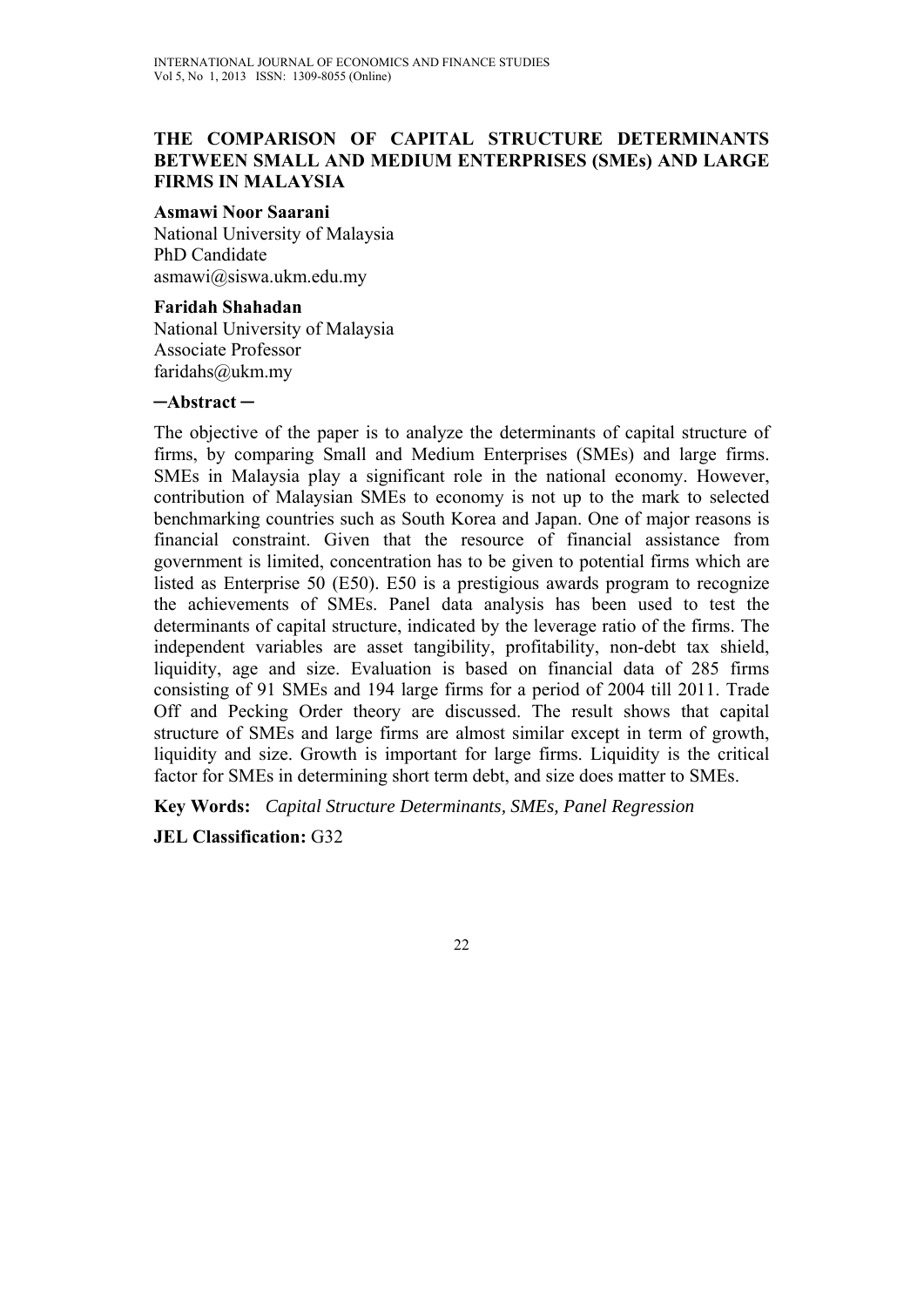# **1. INTRODUCTION**

The main motivation to conduct research related to Small and Medium Enterprises (SMEs) is on their significant economic contribution to the country. However, the development and expansion of sustainable SMEs is dependent on adequate financing and capitalization of the firms. Hence, to understand how firms finance their operations, it is necessary to examine the determinants of their financing or capital structure decisions. Capital structure has been defined as the combination of debt and equity used to finance the business operation (Brealey et al., 2012).

A capital structure decision reflects a wide range of management and company operation. Most of the previous studies focused on large listed firms due to the accessibility of data (Rajan and Zingales, 1995). Nevertheless, the scientific community has started to pay attention to SMEs as an object of the study. According to Ang (1991), it is important to conduct an empirical study on SMEs, as it is believe that the modern corporate finance theory was developed without small business in minds.

Therefore, the objective of this paper is to analyze the capital structure of SMEs in Malaysia by comparing the SMEs and large firms. The firms which have won Enterprise 50 (E50) awards have been chosen for the study. E50 is a prestigious annual awards program initiated by government of Malaysia since 1997 to recognize the achievements of SMEs. The rationale of choosing these firms is due to the fact that the number of SMEs is increasing every year, however the resource of financial assistance especially from the government is limited. Therefore, concentration has to be given to firms with a high potential to contribute to the national economic development (Shari and Endut, 1989). It is important to note that different countries have different definition of SMEs. This study used the standardized definition of SMEs set by the National SME Development Council of Malaysia (Malaysia, 2012).

# **2. THEORETICAL BACKGROUND AND HYPOTHESIS**

#### **2.1. Modigliani and Miller Theory (MM Theory)**

MM theory assumes that there is a perfectly competitive market in which the company conducts its business without tax and without agency costs and all business related information are freely available (Modigliani and Miller, 1958).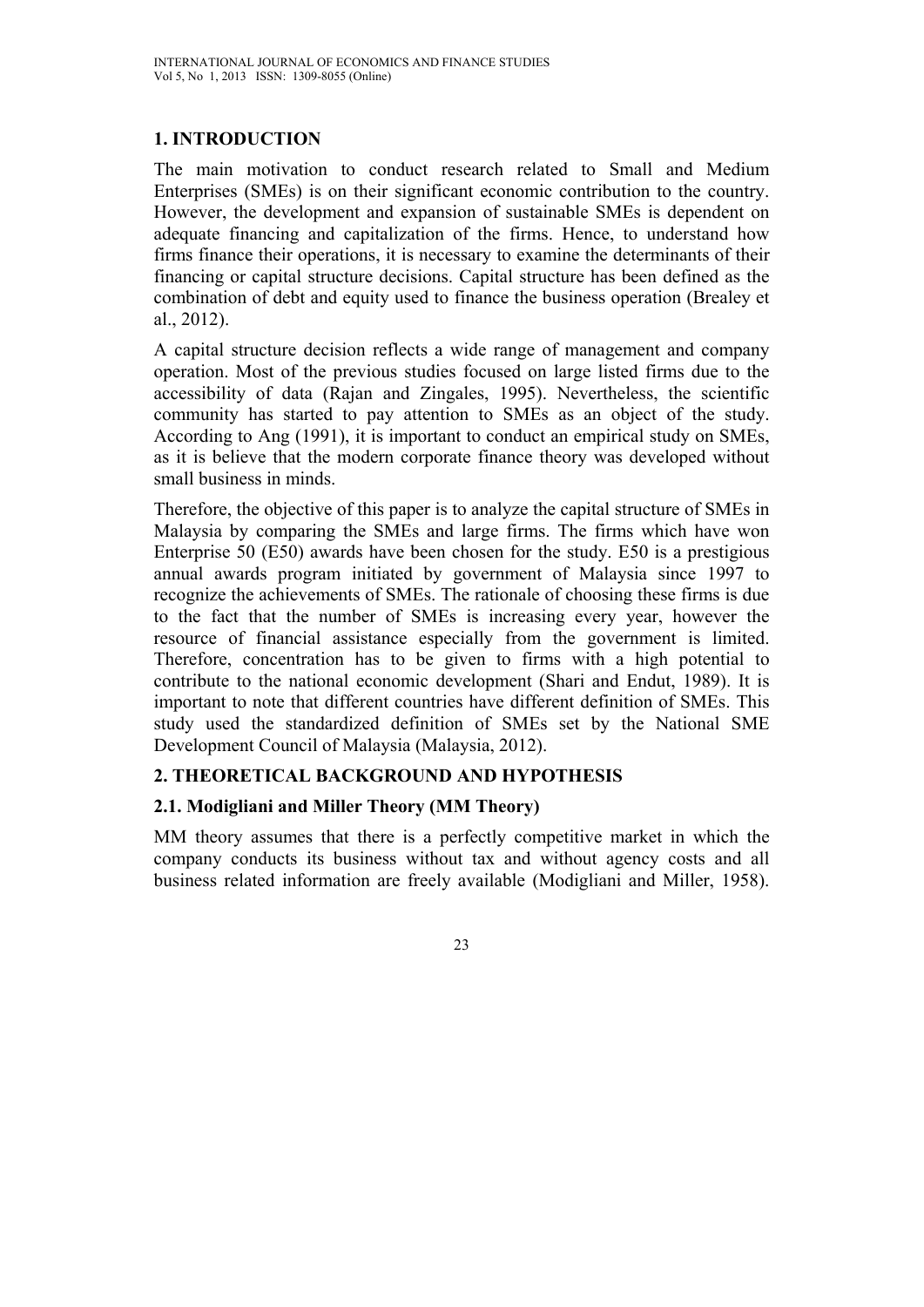Consequently, capital structure is irrelevant and the value of the firm depends on the asset's capability to generate profits. However, empirical evidence from the real business is different from the assumptions made by MM theory. In fact, Modigliani and Miller (1963) discuss the advantages of tax through debt financing. However, they still maintain the argument that capital structure has nothing to do with the value of the firm.

MM theory's arguments have triggered a further discussion and to deepen study on capital structure. The discussion developed further with an analysis of the tax shield through the income tax and its impact on the company and financial distress which occur due to the risk of bankruptcy (DeAngelo and Masulis, 1980). Capital structure is also influenced by non-debt tax shield, research and development expenses and advertising, and volatility of income (Bradley et al., 1984). Following the discourse on MM theory, two theories of capital structure emerged and often cited by researchers today, namely: (1) Trade-off Theory; and (2) Pecking Order Theory.

# **2.2. Trade-off Theory (TOT)**

TOT agrees with MM theory that capital structure has nothing to do with the capital structure in a perfect capital market. However, TOT claimed that the existence of corporate tax and bankruptcy risk due to capital market imperfections affect the capital structure and thus the value of the company. Consequently, the optimal capital structure exists in the consideration of trade-off between the tax and the possibility of bankruptcy (Kraus and Litzenberger, 1973). Through consideration of trade-off, the company will borrow up to the point, where the tax savings from the additional debt is equal to the cost of financing in the event of financial difficulties. TOT assumes that the company will maneuver the benefits of debt by looking at the efficient market and symmetric information. Optimal capital structure is achieved when the tax savings are more than the cost of financial difficulties. TOT expects managers will think in the framework of the trade-off between tax savings and financial difficulties in determining the capital structure.

# **2.3. Pecking Order Theory (POT)**

Myers and Majluf (1984) state that if a firm has a high level of profit, then the debt levels are low due to the excess sources of internal funds. Optimal capital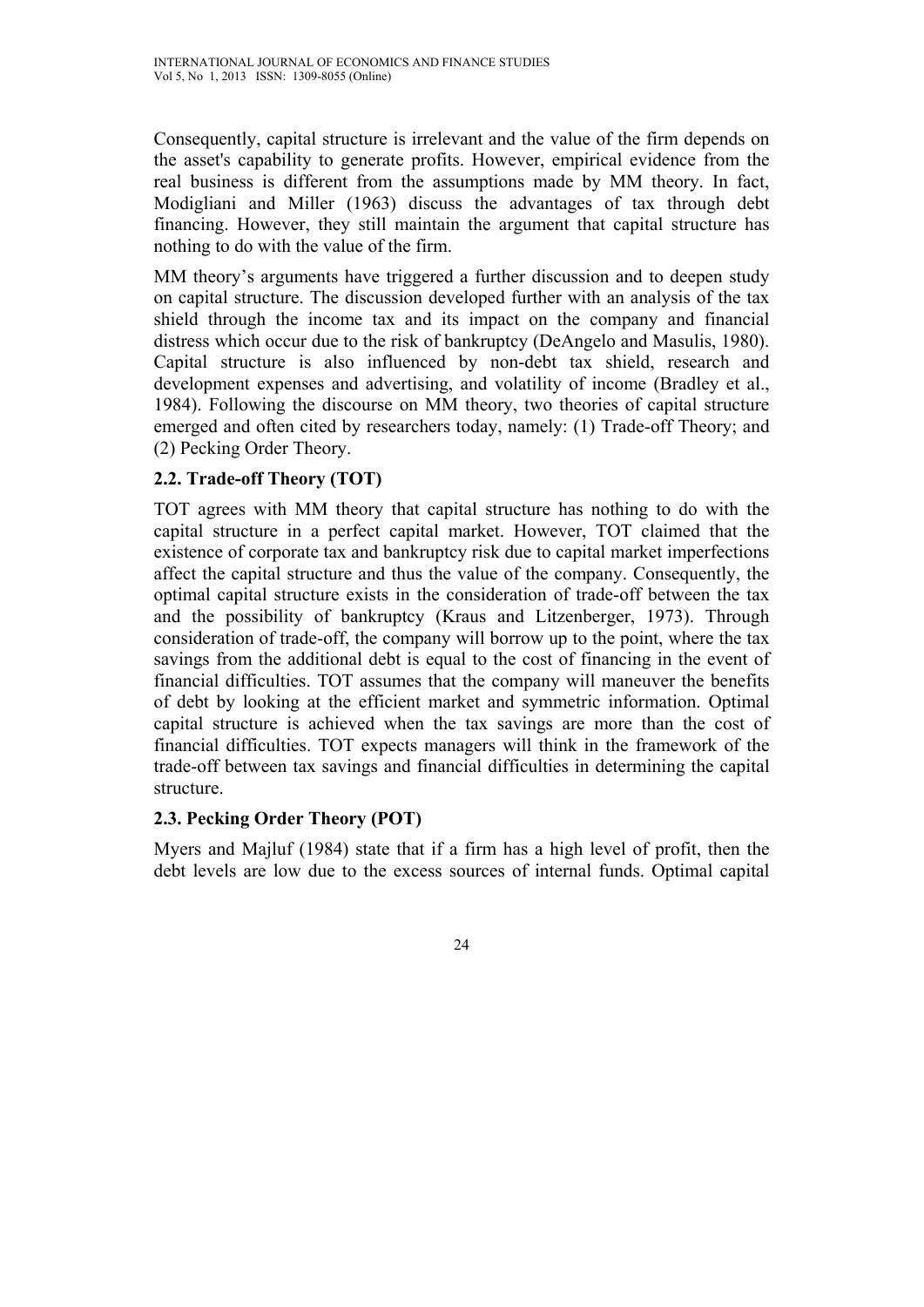structure does not exist in the POT. Hence, the firm determines the source of capital according to sequence of hierarchy. The firm will choose to use internal sources of financing. Internal funds will be generated from the retain profit. If an external source of financing is required, then the firm will choose debt financing. Equity financing will be the last resort. POT does not indicate the target of optimal capital structure, however will show the preferences of financing.

### **2.4. Determinants of Capital Structure**

Capital structure is affected by firm-specific characteristics which are represented by the different theoretical assumptions. This paper examines the capital structure as a Dependent Variable (DV). The DV is the leverage (LEV) or Total Debt Ratio (TDR) measured by Total Debts to Total Assets. Independent Variable (IV) or the determinants of capital structure that has been identified are: (1) asset tangibility; (2) profitability; (3) growth; (4) non debt tax shield (NDTS); (5) liquidity; (6) age; and (7) size. The hypotheses are summarized in Table 1.

| Table 1: Hypothesis to be tested |                                                        |
|----------------------------------|--------------------------------------------------------|
| <b>DETERMINANTS</b>              | <b>HYPOTHESIS RELATIONSHIP</b><br><b>WITH LEVERAGE</b> |
| Asset Tangibility (TANG)         | $^+$                                                   |
| Profitability (PRO)              |                                                        |
| Growth (GRO)                     | $^+$                                                   |
| Non Debt Tax Shield (NDTS)       |                                                        |
| Liquidity (LIQ)                  | $^{+}$                                                 |
| Age (AGE)                        | $^+$                                                   |
| Size (SIZE)                      | +                                                      |

Some authors argued that to get better understanding on leverage, Long Term Debt Ratio (LDR) measured by Long Term Debt to Total Assets and Short Term Debt Ratio (SDR) measured by Short Term Debt to Total Assets should be evaluated separately. Therefore, the extended hypothesis of the relationship between these variables with IV can be summarized in Table 2.

**Table 2: Summary of hypothesis according to Long and Short Term Debt Ratio** 

| <b>DETERMINANTS</b> | <b>HYPOTHESIS</b>        |            | <b>AUTHORS</b>                                                                  |  |
|---------------------|--------------------------|------------|---------------------------------------------------------------------------------|--|
|                     | LDR                      | <b>SDR</b> |                                                                                 |  |
| <b>TANG</b>         | $^+$                     |            | (Chittenden et al., 1996; López-Gracia and                                      |  |
| <b>PRO</b>          | $\overline{\phantom{a}}$ |            | Sogorb-Mira, 2008; Abor, 2008; Ramlall, 2009)                                   |  |
| GRO                 | $\overline{\phantom{0}}$ | $\pm$      |                                                                                 |  |
| <b>NDTS</b>         |                          |            | (Chittenden et al., 1996; López-Gracia and<br>Sogorb-Mira, 2008; Ramlall, 2009) |  |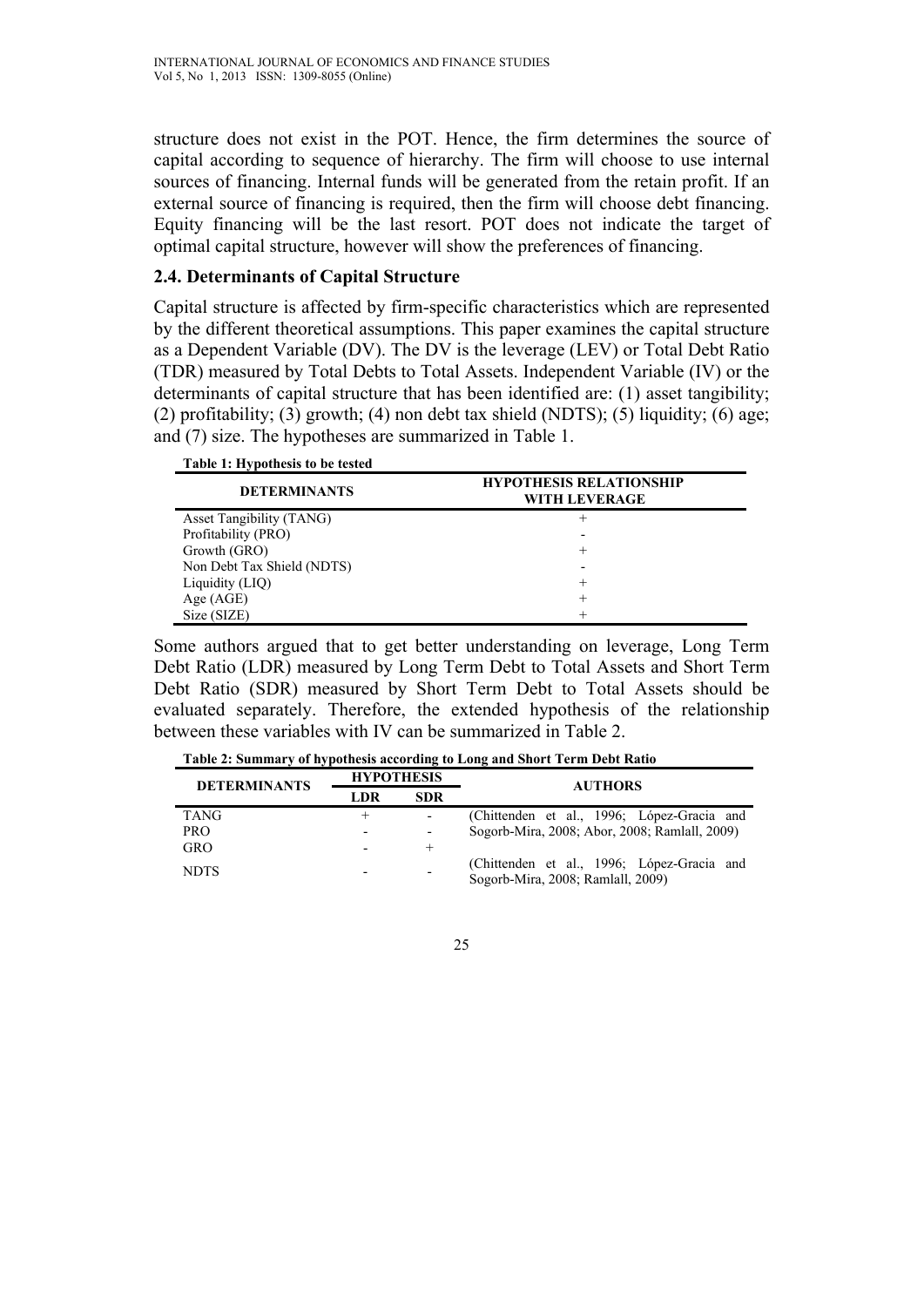| LIO.        | $\overline{\phantom{0}}$ | $\sim$                   | (Ramlall, 2009)                            |
|-------------|--------------------------|--------------------------|--------------------------------------------|
| AGE         |                          |                          | (Chittenden et al., 1996; López-Gracia and |
| <b>SIZE</b> |                          | $\overline{\phantom{0}}$ | Sogorb-Mira, 2008; Ramlall, 2009)          |

### **3. METHODOLOGY**

Data were obtained from the Companies Commission of Malaysia. From 1998 until 2010, a total of 600 firms have been awarded the E50. However, only 285 firms have adequate financial information that can be used for analysis. The unbalanced panel data is for the period of 2004 to 2011. 2008 has been used as a reference year in categorizing the company according to their size, since this is the latest data available for all the 285 firms. Based on sales, 91 firms are categorized as SMES and the remaining 194 as large firms.

### **3.1. Model Specification**

The model is derived on the basis of previous studies such as Titman and Wessels (1988):

LEV*it* = β0 + β1TANG*it* + β2PRO*it*i + β3GRO*it* + β4NDTS*it* + β5LIQ*it* + β6AGE*it*  $+$  β7SIZE<sub>*it*</sub> + U<sub>*it*</sub>

Where *it* denotes the ratio of the firm *i* at time *t*. The operational definition for each variable is following Asmawi and Faridah (2012), summarized in Table 3.

| <b>Table 3: Operational definition</b> |  |
|----------------------------------------|--|
|----------------------------------------|--|

| <b>Variables</b>           | <b>Operational Definition</b>                   |
|----------------------------|-------------------------------------------------|
| Leverage (LEV) for LDR     | Long Term Debt/Equity                           |
| LEV for SDR                | Short Term Debt/Equity                          |
| Asset Tangibility (TANG)   | <b>Fixed Assets/Total Assets</b>                |
| Profitability (PRO)        | Return on Assets                                |
| Growth (GRO)               | Investment/Total Assets                         |
| Non Debt Tax Shield (NDTS) | Depreciation/Total Assets                       |
| Liquidity (LIQUIDITY)      | (Current Assets - Current Liabilities)/Revenues |
| Age $(AGE)$                | From the date of incorporation until 2008       |
| Size (SIZE)                | Log of Sales                                    |

# **3.2. Panel Data Analysis**

Panel data analysis is based on the data containing time series observations of the subjects. Subjects can be ranged from country, firm, and individual. In other word, panel data analysis is a combination of time series and cross sectional data analysis. Therefore, the quality and quantity of data has been enhanced and the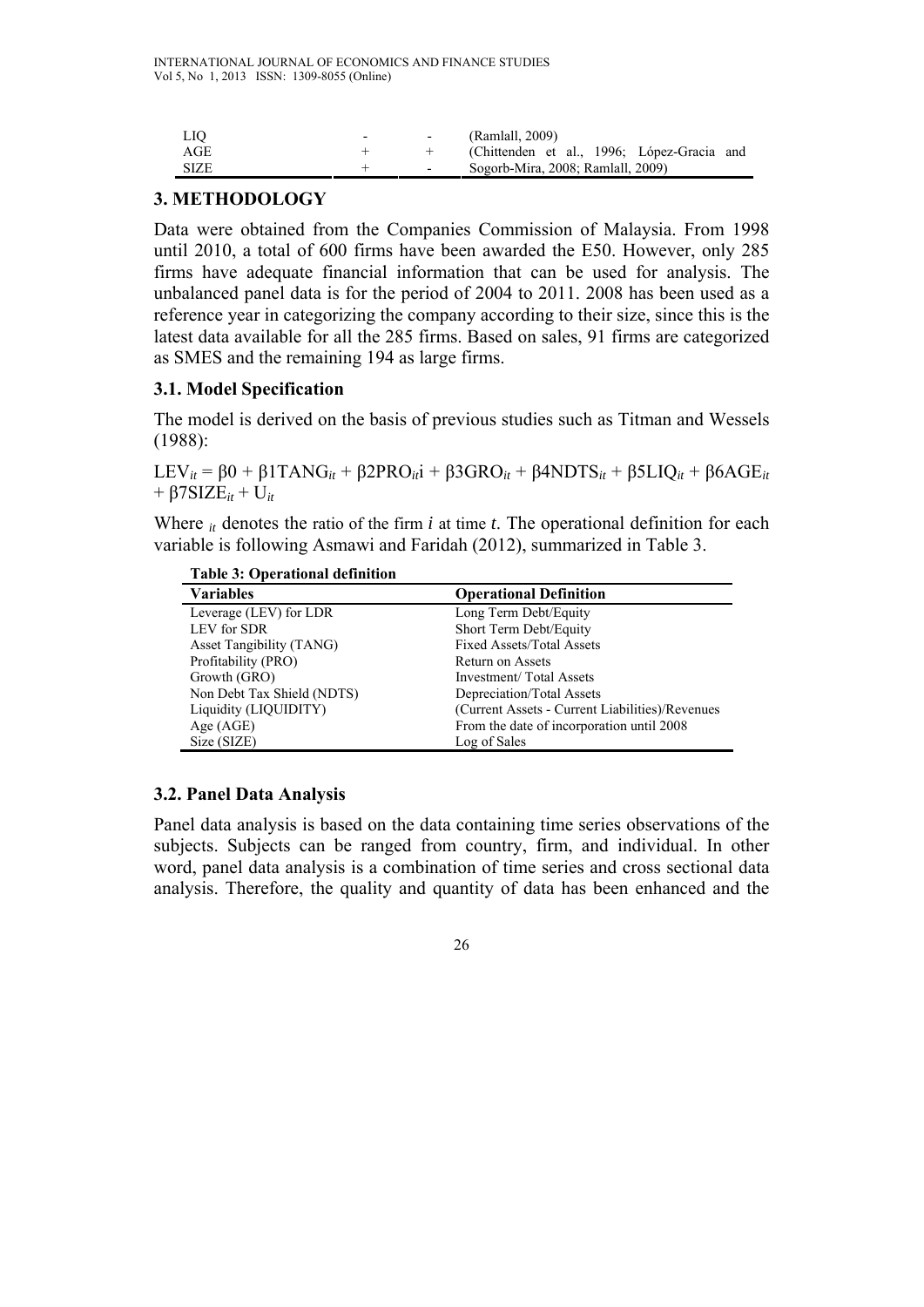effectiveness of estimator has been improved (Forgues and Derumez, 2001). The data in this study was tested using GRETLE software, a free, general-purpose package for applied econometrics (Baiocchi & Distaso, 2003).

Before running the regression, multicollinearity problem was assessed using Pearson correlation method (Belsley et al., 1980). The analysis has adopted Random Effects (RE) model of panel data. To decide whether to use RE or Fixed Effect (FE) model, we need to test for whether the RE estimator is not biased (Kennedy, 2003:312). The RE model is recommended whenever it is unbiased i.e. whenever its composite error is uncorrelated with the explanatory variable. Therefore, to qualify, the Hausman specification test has to be done. The RE estimator is unbiased only if the null is true. The Hausman test tests the null by testing if the RE and FE estimators are insignificantly different from one another.

To check for heteroscedasticity present, Breusch-Pagan test has been carried out. The Breusch-Pagan test is designed to detect any linear form of heteroscedasticity. It tests whether the estimated variance of the residuals from a regression are dependent on the values of the independent variables. The data for this study has passed the test whereby the null hypothesis i.e. variance of the unit-specific error equal to zero (Baltagi, 2005; Hsiao, 2003).

# **4. RESULT**

### **4.1. Descriptive Statistic**

Table 4 presents the descriptive statistics. In term of long term debt the proportion between the group are about the same, however large firms appear to have the higher short-term debt ratios (0.103 for long-term and 11.710 for short-term debts), whereby SMEs (0.114 for long-term and 1.550 for short-term).

| <b>Variables</b> | Mean       |          | <b>SD</b>  |         | <b>Observation</b> |       |
|------------------|------------|----------|------------|---------|--------------------|-------|
|                  | <b>SME</b> | Large    | <b>SME</b> | Large   | <b>SME</b>         | Large |
| LDR              | 0.114      | 0.103    | 0.161      | 0.137   | 728                | 1552  |
| <b>SDR</b>       | 1.550      | 11.710   | 14.401     | 266.090 | 728                | 1552  |
| <b>TANG</b>      | 0.347      | 0.311    | 0.249      | 0.211   | 728                | 1552  |
| <b>PRO</b>       | $-0.178$   | $-2.439$ | 3.051      | 53.714  | 728                | 1552  |
| GRO              | 0.037      | 0.030    | 0.132      | 0.0758  | 728                | 1552  |
| <b>NDTS</b>      | 0.251      | 2.554    | 3.069      | 53.728  | 728                | 1552  |
| LIQ              | $-3.313$   | 1.187    | 46.170     | 23.562  | 728                | 1552  |
| AGE              | 17.538     | 22.958   | 7.084      | 7.737   | 728                | 1552  |

**Table 4: Descriptive statistic dependent and explanatory variables**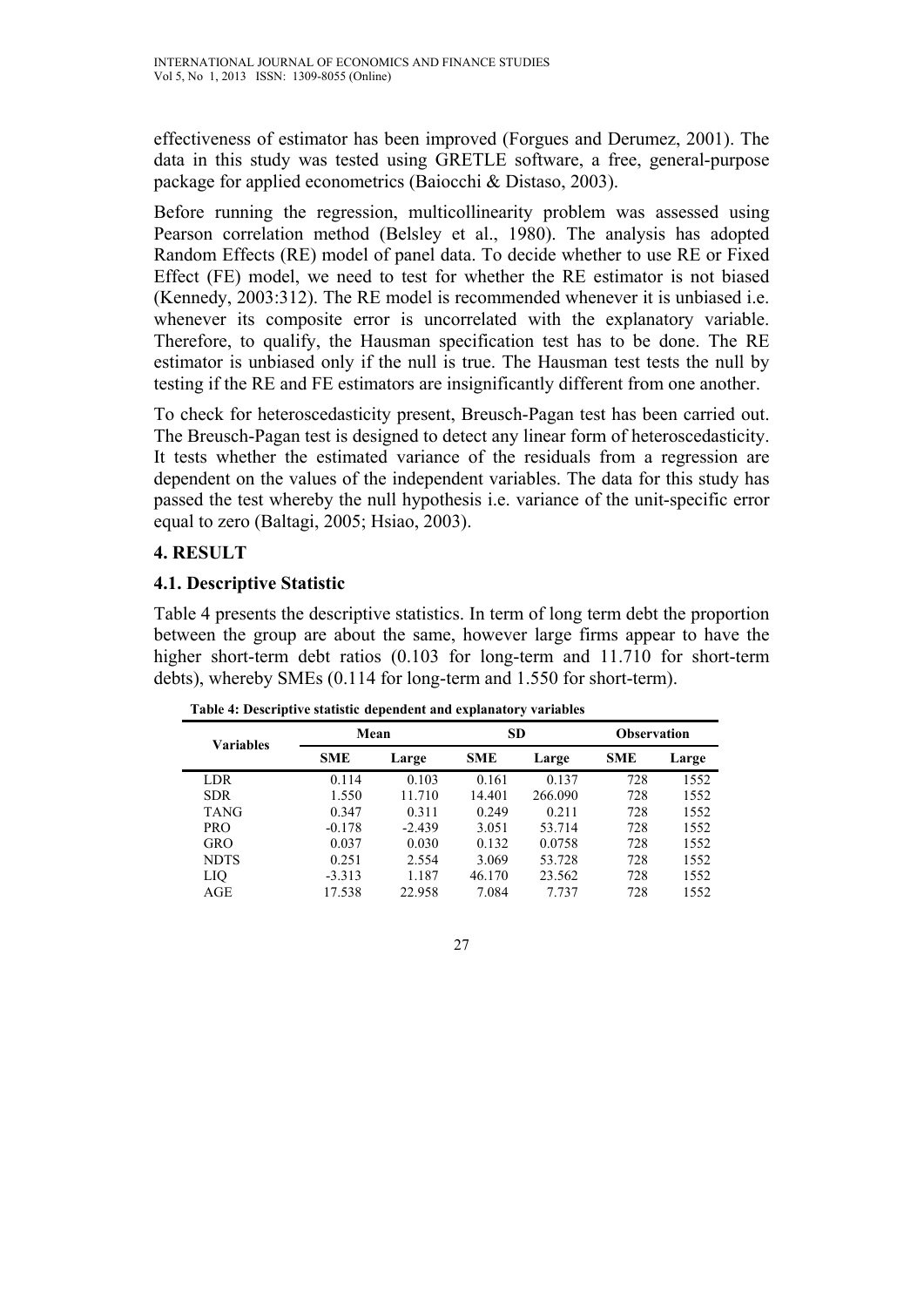| SIZE |  | 6.756 7.733 0.630 0.579 |  |  | 728 1552 |  |
|------|--|-------------------------|--|--|----------|--|
|------|--|-------------------------|--|--|----------|--|

In term of fixed assets in their total assets, SMEs recorded asset structure of 34.7% and large firms at 31.1%. As far as profitability is concerned, both group reported a loss particularly for the large firms. With respect to growth, intangible assets represent over 3% of total assets value for both groups. In term of liquidity, large firms have the sufficiency of 118% to meet it short term obligation. In contrast, SME indicated insufficient of working capital at 331%. The average ages of SMEs are 17 years and large firms 22 years. The mean of the natural logarithm of total assets over the period 2004-2011 indicates that the size of SMEs was approximately RM67.5 million for SMEs and RM77.3 million for large firms.

#### **4.2. Regression**

Table 5 presents the empirical results of regression analysis. The results of this study show significantly positive relationships between asset structure and longterm debt ratio among SMEs and large firms, but negative associations with shortterm debt ratio among all the sample groups. It shows the importance of fixed assets as collateral in securing long-term debt. This means that firms with more fixed assets rely more on long term debt, while those with more current assets or fewer fixed assets depend more on short-term debt in financing their assets.

|                      |                    | <b>LDR</b>         | <b>SDR</b>            |                       |  |
|----------------------|--------------------|--------------------|-----------------------|-----------------------|--|
| <b>Variables</b>     | <b>SME</b>         | Large              | <b>SME</b>            | Large                 |  |
| Constant             | $-0.133(-1.722)*$  | 0.023(0.364)       | $1.010(5.369)$ ***    | $0.537(5.645)$ ***    |  |
| <b>TANG</b>          | $0.192(5.752)$ *** | $0.216(9.205)$ *** | $-0.137(-1.705)^*$    | $-0.187(-5.373)$ ***  |  |
| <b>PRO</b>           | 0.023(0.976)       | $-0.037(-1.208)$   | $0.211(3.682)$ ***    | $-0.475(-11.368)$ *** |  |
| <b>GRO</b>           | 0.023(0.347)       | $0.100(1.951)*$    | $-0.115(-0.707)$      | $-0.266(-3.712)$ ***  |  |
| <b>NDTS</b>          | $0.035(1.863)*$    | 3.175(0.001)       | $0.616(13.715)$ ***   | $0.040(14.219)$ ***   |  |
| <b>LIO</b>           | 0.000(0.806)       | 3.075(0.218)       | $-0.004(-13.539)$ *** | $-0.000(-1.280)$      |  |
| AGE                  | $-0.003(-1.939)*$  | $-0.000(-0.794)$   | $-0.004(-0.870)$      | $-0.003(-2.237)$ **   |  |
| <b>SIZE</b>          | $0.040(3.643)$ *** | 0.004(0.483)       | $-0.053(-2.018)$ **   | 0.012(1.046)          |  |
| R-squared            | 0.639              | 0.491              | 0.876                 | 0.707                 |  |
| $F(95, 479)$ SME     | 8.950              | 5.310              | 35.714                | 13.320                |  |
| $F(200, 1100)$ Large |                    |                    |                       |                       |  |
| Prob>F               | 0.000              | 0.000              | 0.000                 | 0.000                 |  |
| Observation          | 575                | 1,301              | 575                   | 1,301                 |  |
| Note:                |                    |                    |                       |                       |  |

|  |  | <b>Table 5: Regression results</b> |  |
|--|--|------------------------------------|--|
|--|--|------------------------------------|--|

Absolute value of t-statistics shown in parentheses: \* statistical significance level at 5%; \*\* at 1%;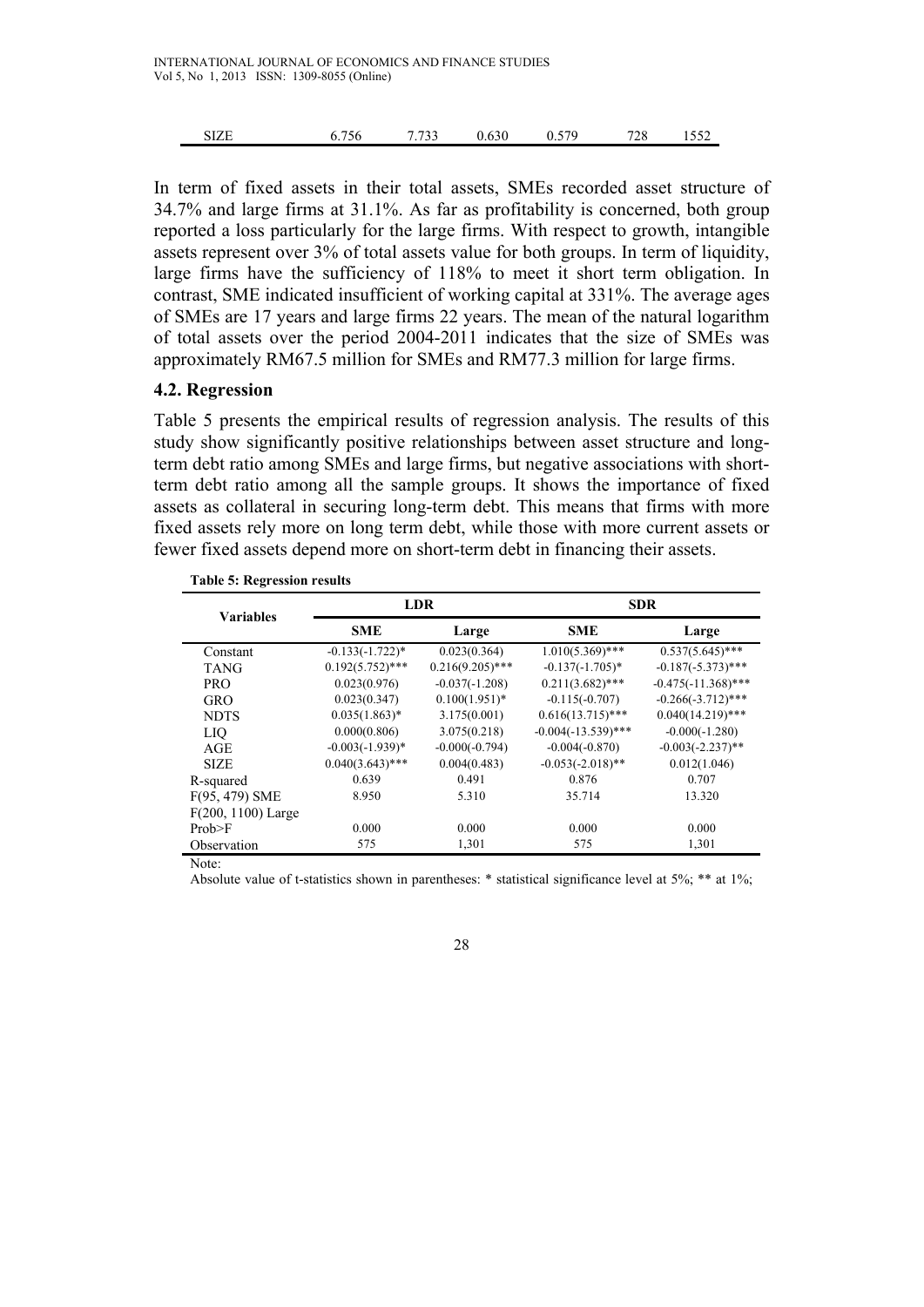and \*\*\* at 0.1%.

Profitability is statistically significant only in the case of short-term debt, indicative of the fact that more lucrative firms resort to less usage of debt by relying more on internal funds. The growth variable is significant only for large firms. Negative relationship with the short term shows that, the large firms prefer debt financing for long term growth. In term of non-debt tax shield, both groups indicate important consideration on tax effects in their short term capital structure decisions. Long term debt of SMEs provide some limited evidence that tax considerations may become an important element in the longer term capital structure decisions in small businesses. Liquidity is very much important for SMEs particularly for the short term. The results reveal a statistically significant negative association between age and long-term debt ratio in the case of SMEs. In contrast, for a short term it is statistically significant for large firms. Nevertheless it shows that the number of years in business matters to secured financing. Finally, the size variable indicates the existence of scale effects in the gearing ratios for SMEs.

#### **5. CONCLUSION**

This study focuses on the determinants of the capital structure of firm in Malaysia by comparing the SMEs and large firms during the eight year period from 2004 - 2011. The firms which have won the Enterprise 50 awards have been chosen for the study. Overall, the determinants of capital structure between SMEs and large firms are almost similar except for growth, liquidity and size. The result shows that growth is important for large firms. Liquidity is the critical factor for SMEs in determining short term debt, and size does matter to SMEs. A firm's asset tangibility is the main capital structure determinants for SMEs and large firms. Profitability is critical determinant only for short term debt for both SMEs and large firms. Non debt tax shields also an important determinant but not for long term debt of large firms while age is an important factor for SMEs long term debt and large firm short term debt. In term of size, this factor is important for SMEs capital structure, however for large firms, industry type is significant in determining short term capital structure. Most of the results in this study are consistent with main theories in finance to explain capital structure within the firms i.e. The Pecking Order Theory and Trade-off Theory.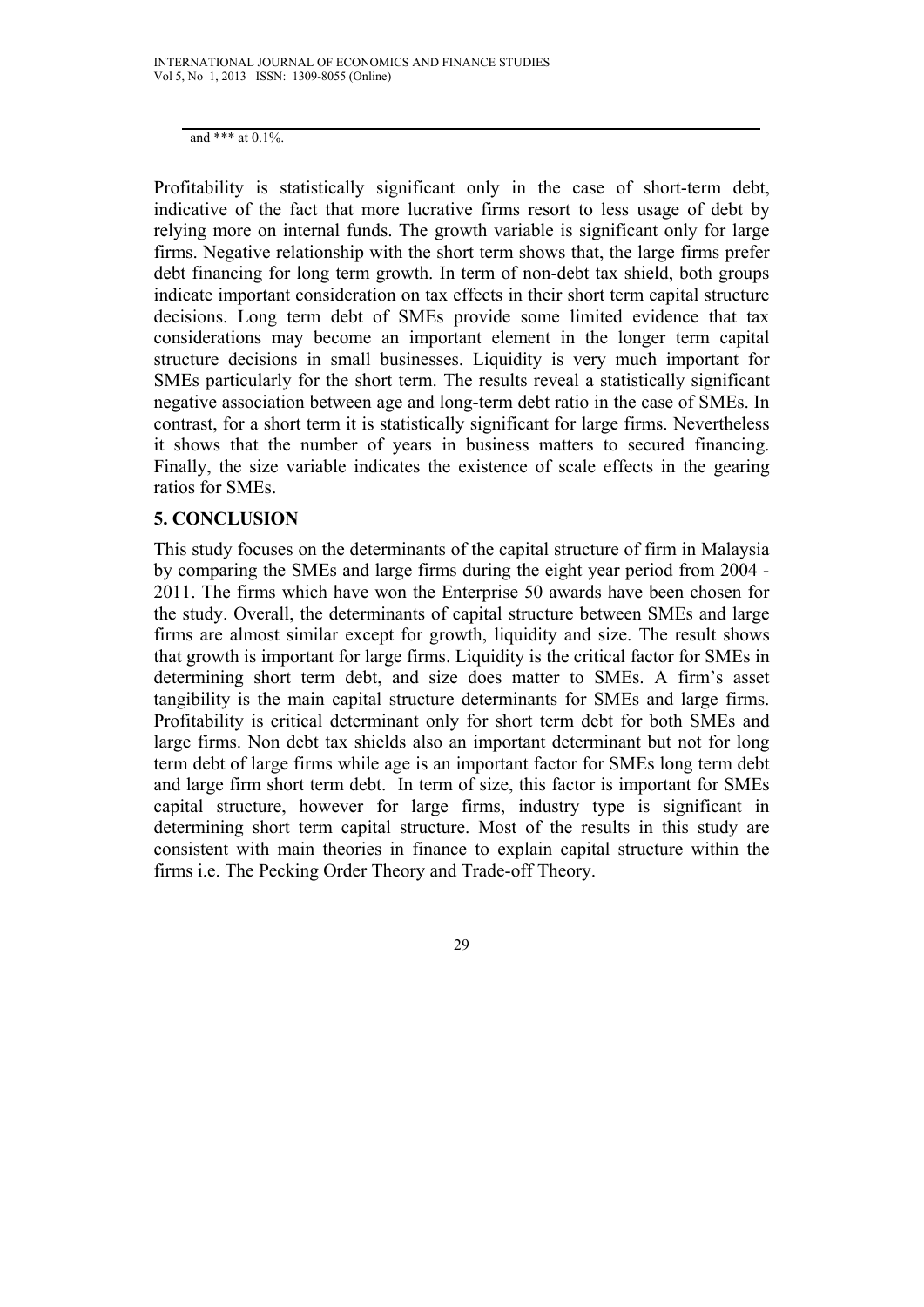# **BIBLIOGRAPHY**

Abor, Joshua (2008), Determinants *of the Capital Structure of Ghanaian Firms*, African Economic Research Consortium, www.aercafrica.org/documents/rp176.pdf, [Accessed 8.4.2011]

Ang, James S (1991), "Small Business Uniqueness and the Theory of Financial Management", *Journal of Small Business Finance*, Vol. 1, No. 1, pp.1-13.

Asmawi, Noor Saarani and Faridah Shahadan (2012), "The Determinant of Working Capital Requirements for Enterprise 50 (E50) Firms in Malaysia: Analysis Using Structural Equation Modeling", *Scottish Journal of Arts, Social Sciences and Scientific Studies*, Vol. 5, No. 2, pp.52-66.

Baiocchi, Giovanni and Distaso Walter (2003), "GRETL: Econometric Software for the GNU Generation", *Journal of Applied Econometrics*, No. 18, pp.105-110.

Baltagi, Badi H (2005), Econometrics Analysis of Panel Data, West Sussex: John Wiley & Sons.

Belsley, David A, Kuh Edwin and Welsch Roy E (1980), Regression Diagnostics: Identifying Influential Data and Sources of Collinearity. New York: John Wiley & Sons.

Bradley, Michael, Jarrell Gregg A and Kim E. Han (1984), "On the Existence of an Optimal Capital Structure: Theory and Evidence", *The Journal of Finance*, Vol. 39, No. 3, pp.857-878.

Brealey, Richard A, Myers Stewart C and Marcus Alan J (2012), Fundamentals of Corporate Finance, New York: McGraw-Hill Irwin.

Chittenden, Francis, Hall Graham and Hutchinson Patrick (1996), "Small Firm Growth, Access to Capital Markets and Financial Structure: Review of Issues and an Empirical Investigation", *Small Business Economics*, No. 8, pp.56-67.

DeAngelo, Harry and Masulis Ronald W (1980), "Optimal Capital Structure under Corporate and Personal Taxation", *Journal of Financial Economics*, Vol. 8, pp.3-29.

Forgues, Bernard and Derumez Isabelle Vandangeon (2001), "Longitudinal Analysis", (in: Raymond Alain Thietart-Ed., *Doing Management Research: A Comprehensive Guide*,), London: Sage Publications, pp.332-350.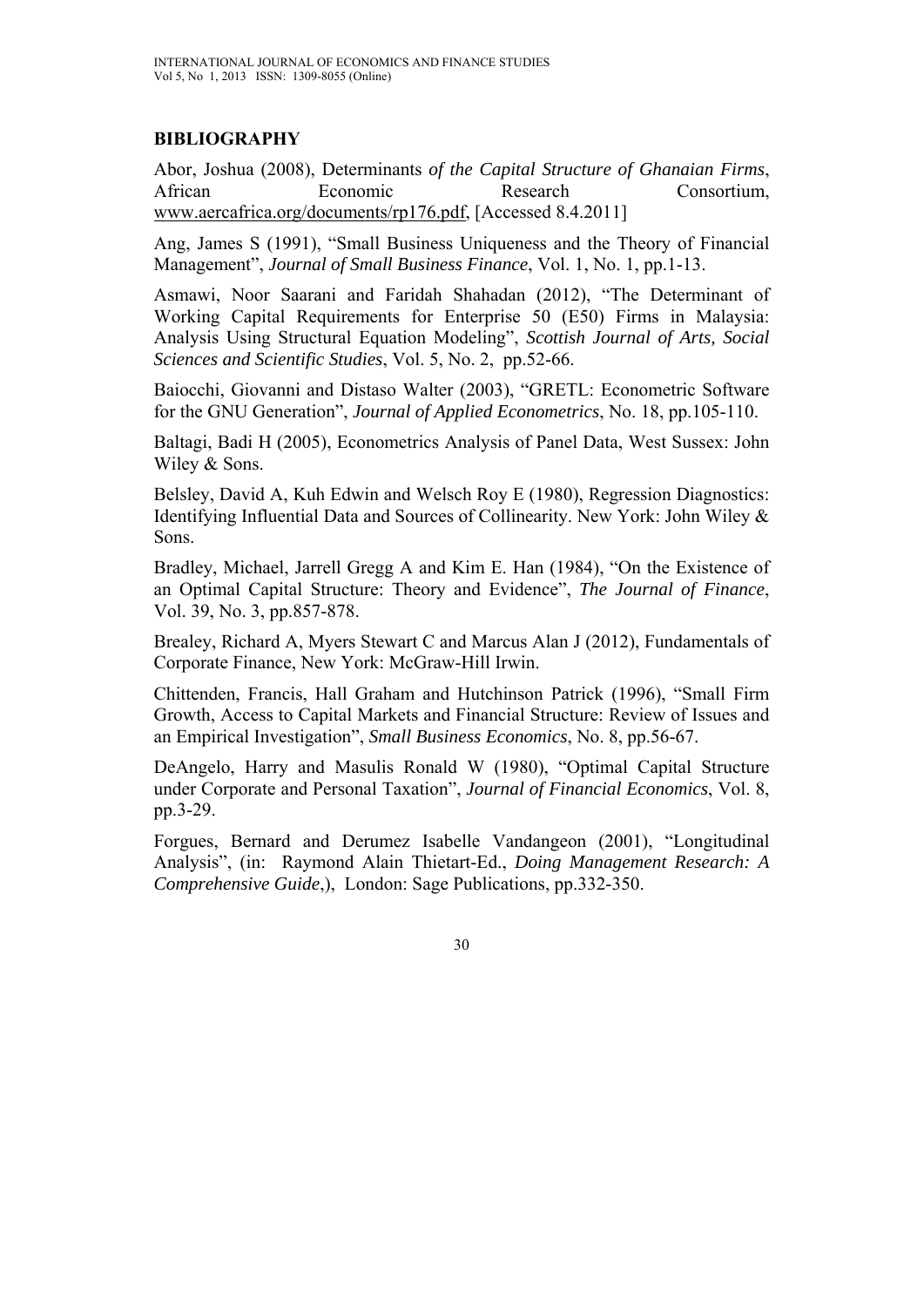Hsiao, Cheng (2003), Analysis of Panel Data, Cambridge: Cambridge University Press.

Kennedy, Peter (2003), A Guide to Econometrics, Oxford: Blackwell Publishing.

Kraus, Alan, and Litzenberger Robert H (1973), "A State Preference Model of Optimal Financial Leverage", *Journal of Finance*, Vol. 28, No. 4, pp.911-922.

López-Gracia, José and Sogorb-Mira Francisco (2008), "Testing Trade-Off and Pecking Order Theories Financing SMEs", *Small Business Economics*, Vol. 31, No. 2, pp.117-136.

Malaysia (2012), SME Annual Report 2011/12: Redefining the Future, Kuala Lumpur: SME Corp Malaysia.

Modigliani, Franco and Miller Merton H (1958), "The Cost of Capital, Corporate Finance and the Theory of Investment", *The American Economic Review*, Vol. 48, No. 3, pp.261-296.

Modigliani, Franco, and Miller Merton H (1963), "Corporate Income Taxes and the Cost of Capital: A Correction", *American Economic Review*, No. 53, pp.433- 443.

Myers, Stewart C (1984), "The Capital Structure Puzzle", *The Journal of Finance*, Vol. 39, No. 3, pp.575-592.

Myers, Stewart C and Majluf Nicholas S (1984), "Corporate Financing and Investment Decisions When Firms Have Information That Investors Do Not Have", *Journal of Financial Economics*, Vol. 13, pp.187-221.

Rajan, Raghuram G and Zingales Luigi (1995), "What Do We Know about Capital Structure? Some Evidence from International Data", *The Journal of Finance*, Vol. 50, No. 5, pp.1421-1460.

Ramlall, Indranarain (2009), "Determinants of Capital Structure Among Non-Quoted Mauritian Firms Under Specificity of Leverage: Looking for a Modified Pecking Order Theory", *International Research Journal of Finance and Economics*, No.31, pp.84-92.

Shari, Ishak and Endut Wook (1989), "Small Industries in Malaysia: Its Development, Structure and Problems", (in: Ismail Mohd Salleh-Ed., *Small Industries*, ), Kuala Lumpur: AMK Interaksi Sdn Bhd, pp.1-48.